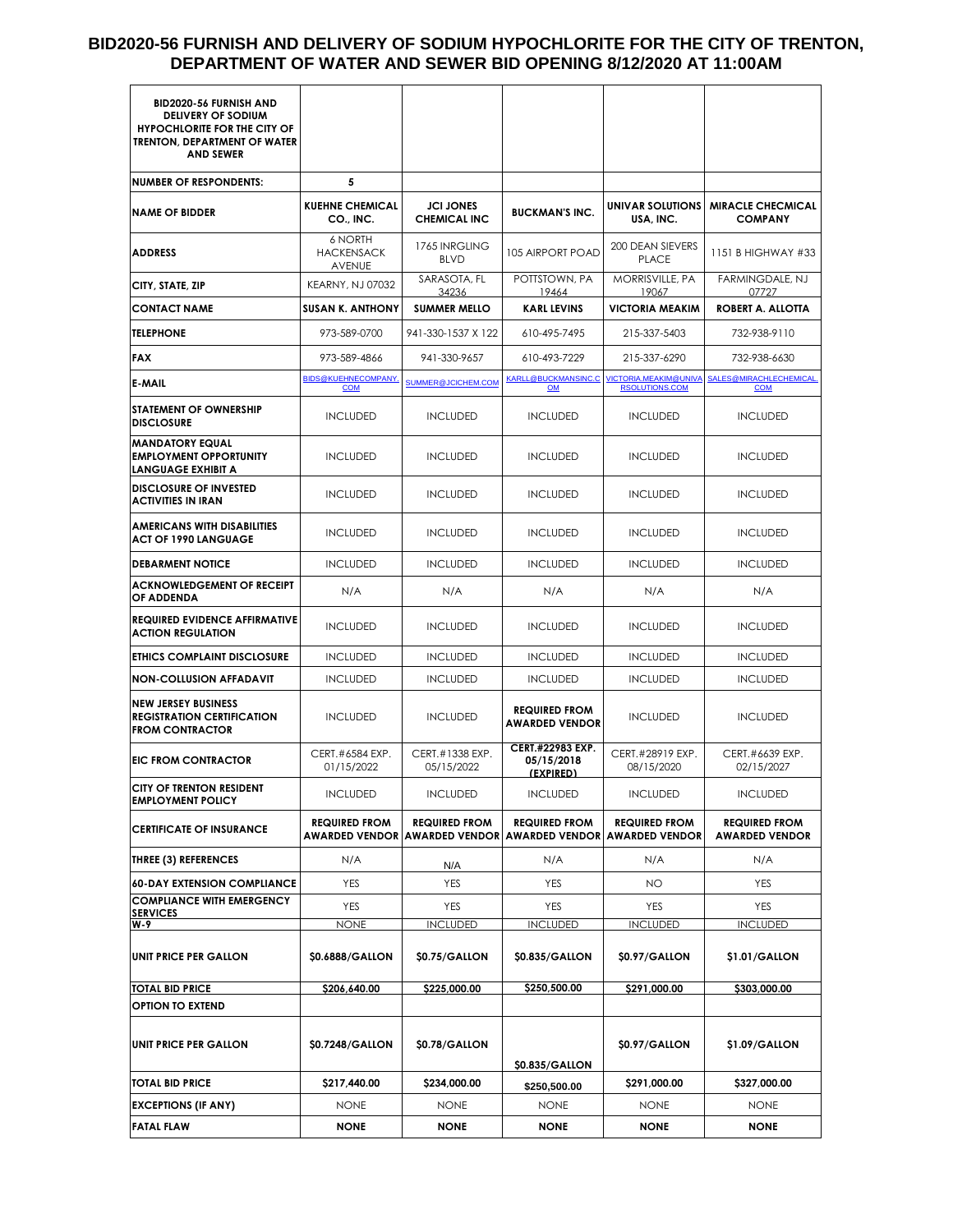

The undersigned proposes to furnish and deliver 15% Sodium Hypochlorite, as per the specifications, to the Trenton Water Works Reservoir Gatehouse, Pennington Avenue and Mellon Street, Trenton, New Jersey as per the following:

| <b>Quantity</b> | <b>Units</b> | <b>Description</b>                                                          | <b>Unit Price</b><br>(per gallon) | <b>Total Bid Price</b> |
|-----------------|--------------|-----------------------------------------------------------------------------|-----------------------------------|------------------------|
| 300,000         | Gallons      | 15% Sodium Hypochlorite as<br>per the attached specification $\parallel$ \$ | .6888                             | \$206,640.00           |

| Respectfully Submitted |  |
|------------------------|--|
|                        |  |
| (Signature)            |  |

(Company)

Contact Person: Susan K. Anthony

 $\mathcal{L}^{\frac{1}{2}}$ 

Telephone Number: (973) 589-0700

Prices shall be firm for the length of this contract.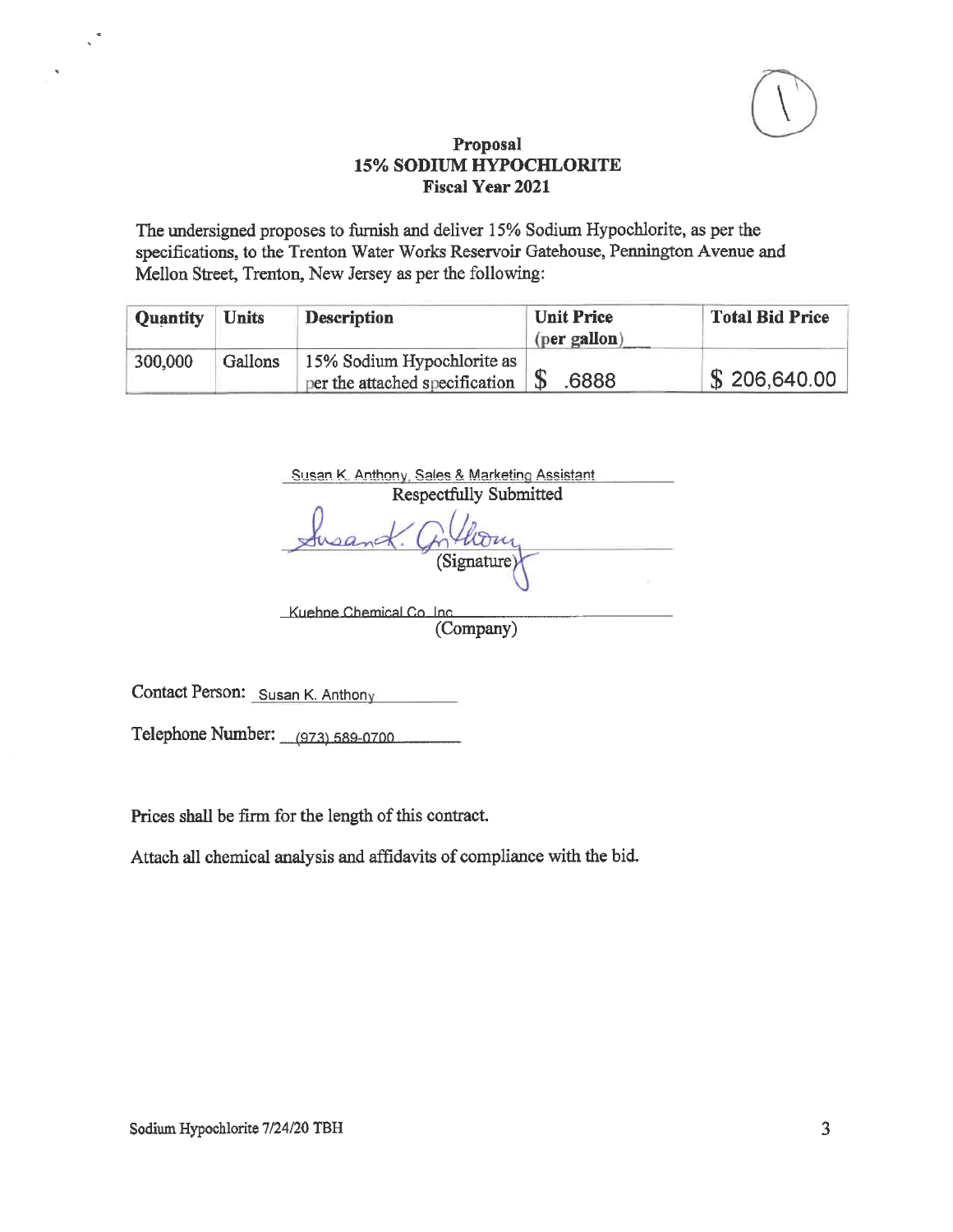The undersigned proposes to furnish and deliver 15% Sodium Hypochlorite, as per the specifications, to the Trenton Water Works Reservoir Gatehouse, Pennington Avenue and Mellon Street, Trenton, New Jersey as per the following:

| <b>Quantity</b> | <b>Units</b> | <b>Description</b>                                                            | <b>Unit Price</b> | <b>Total Bid Price</b>   |
|-----------------|--------------|-------------------------------------------------------------------------------|-------------------|--------------------------|
|                 |              |                                                                               | (per gallon)      |                          |
| 300,000         | Gallons      | 15% Sodium Hypochlorite as<br>per the attached specification $\sqrt{S}$ .7248 |                   | $\frac{1}{2}$ 217,440.00 |

Susan K. Anthony, Sales & Marketing Assistant Respectfully Submitted

Kuehne Chemical Co. Inc. (Company)

Contact Person: Susan K. Anthony

Telephone Number: (973) 589-0700

Prices shall be firm for the length of this contract.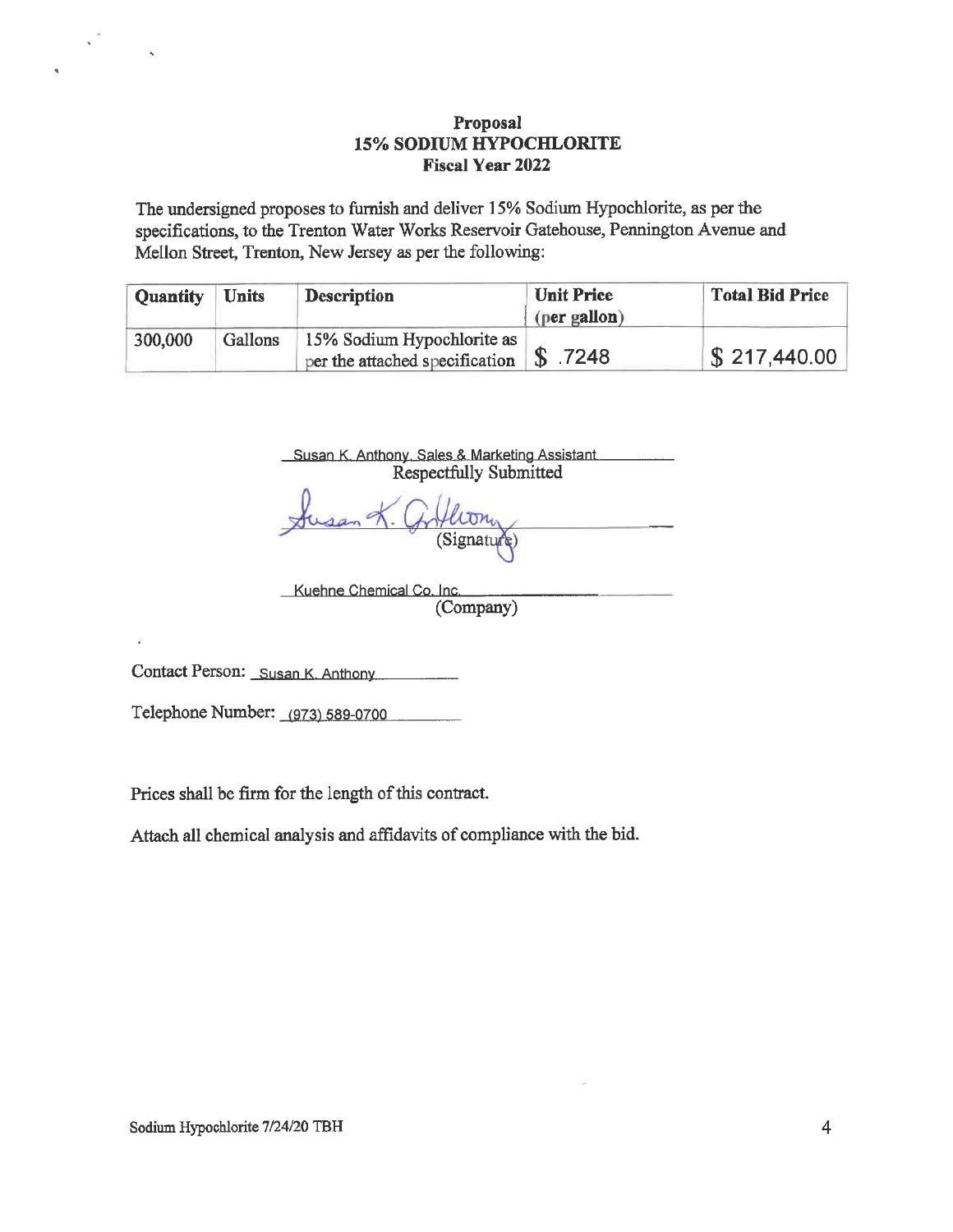The undersigned proposes to furnish and deliver 15% Sodium Hypochlorite, as per the specifications, to the Trenton Water Works Reservoir Gatehouse, Pennington Avenue and Mellon Street, Trenton, New Jersey as per the following:

| <b>Quantity</b> | <b>Units</b> | <b>Description</b>                                           | <b>Unit Price</b><br>(per gallon) | <b>Total Bid Price</b> |
|-----------------|--------------|--------------------------------------------------------------|-----------------------------------|------------------------|
| 300,000         | Gallons      | 15% Sodium Hypochlorite as<br>per the attached specification |                                   | \$225,000.00           |

 $\alpha$ **Respectfully Submitted** (Signature) **JCI Jones Chemicals.** (Company)

Contact Person: Summer  $c||c$  $1537 \times 122$ Telephone Number: Q

Prices shall be firm for the length of this contract.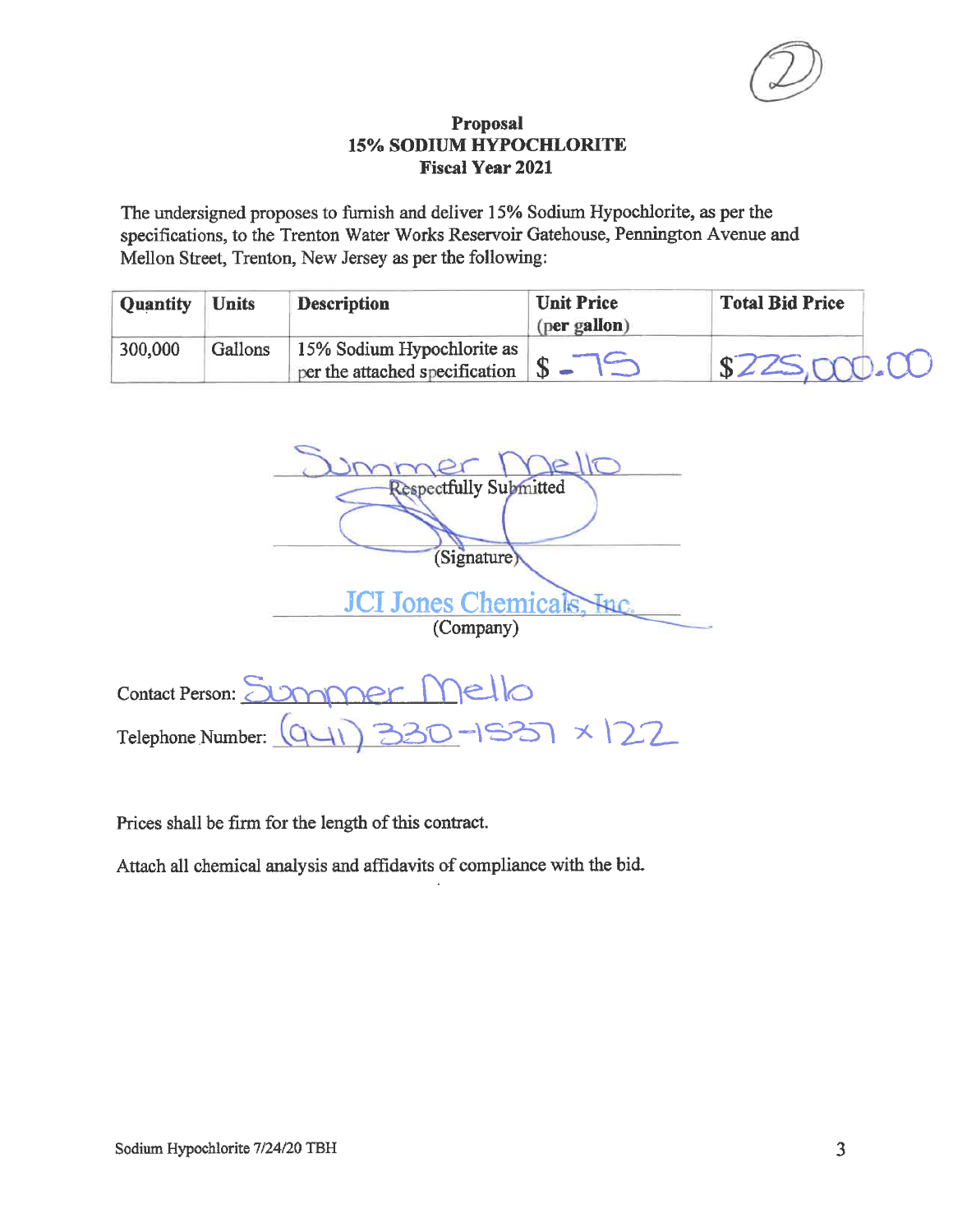The undersigned proposes to furnish and deliver 15% Sodium Hypochlorite, as per the specifications, to the Trenton Water Works Reservoir Gatehouse, Pennington Avenue and Mellon Street, Trenton, New Jersey as per the following:

| <b>Quantity</b> | <b>Units</b> | <b>Description</b>                                                           | <b>Unit Price</b> | <b>Total Bid Price</b> |
|-----------------|--------------|------------------------------------------------------------------------------|-------------------|------------------------|
|                 |              |                                                                              | (per gallon)      |                        |
| 300,000         | Gallons      | 15% Sodium Hypochlorite as<br>per the attached specification $\mathcal{S}$ – |                   | $$234,000-00$          |

| <b>Respectfully Submitted</b>        |
|--------------------------------------|
|                                      |
| (Signature)                          |
| JCI Jones Chemicals, Inc.            |
| (Company)                            |
| $\blacksquare$                       |
| immer Melb<br>Contact Person:        |
| 1330-1837 × 122<br>Telephone Number: |

Prices shall be firm for the length of this contract.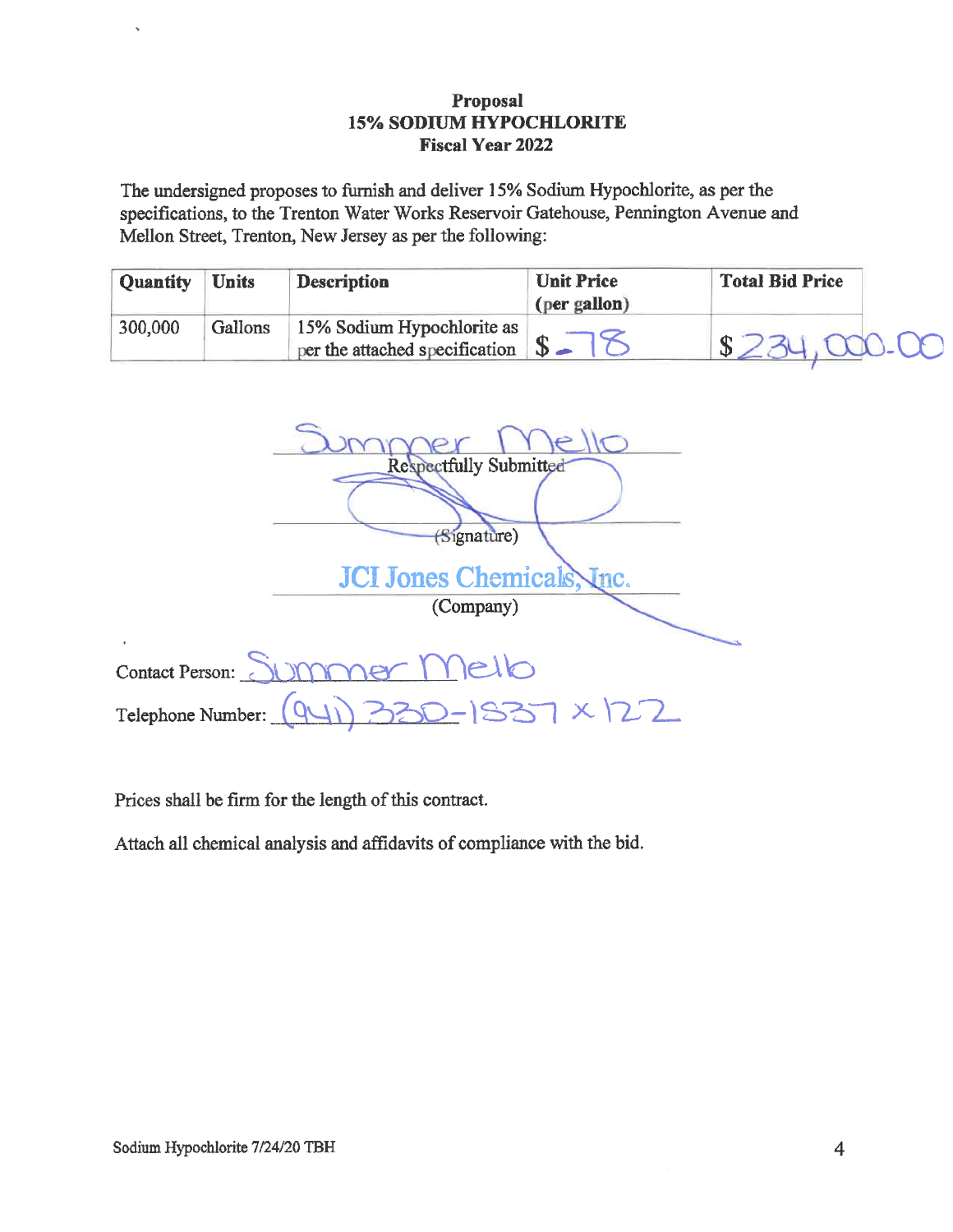

The undersigned proposes to furnish and deliver 15% Sodium Hypochlorite, as per the specifications, to the Trenton Water Works Reservoir Gatehouse, Pennington Avenue and Mellon Street, Trenton, New Jersey as per the following:

| <b>Quantity</b> | <b>Units</b> | <b>Description</b>                                                                  | <b>Unit Price</b><br>(per gallon) | <b>Total Bid Price</b> |
|-----------------|--------------|-------------------------------------------------------------------------------------|-----------------------------------|------------------------|
| 300,000         | Gallons      | 15% Sodium Hypochlorite as<br>$\gamma$ per the attached specification $\frac{1}{2}$ | 832                               | \$250,500              |

| Karl Levins                    |
|--------------------------------|
| <b>Respectfully Submitted</b>  |
| (Signature)                    |
| Buckman's In2                  |
| (Company)                      |
| Contact Person: Karl Levins.   |
| Telephone Number: 484.638.0352 |

Prices shall be firm for the length of this contract.

Attach all chemical analysis and affidavits of compliance with the bid.

 $\alpha = 10^6$ 

 $\bar{\pmb{r}}$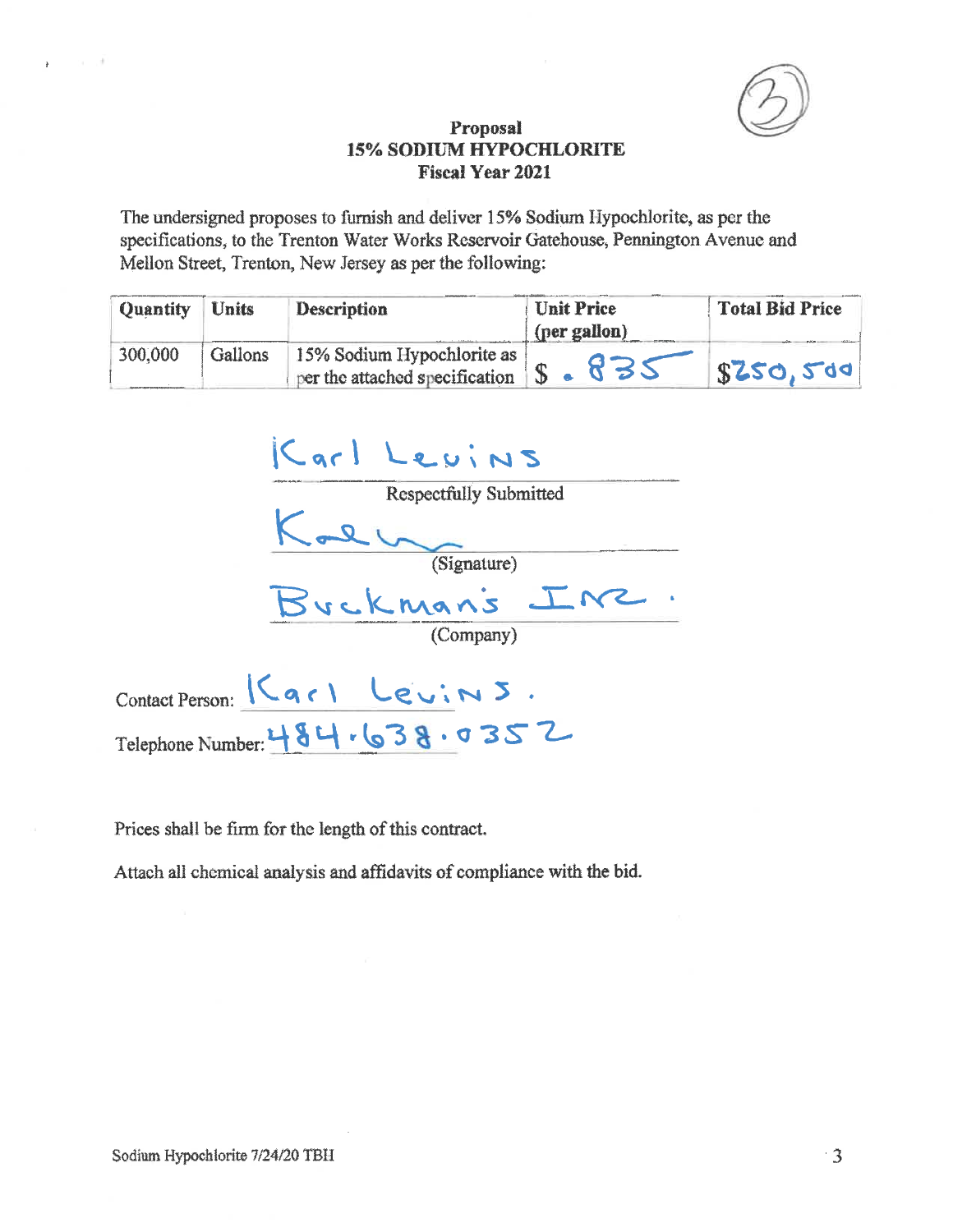The undersigned proposes to furnish and deliver 15% Sodium Hypochlorite, as per the specifications, to the Trenton Water Works Reservoir Gatehouse, Pennington Avenue and Mellon Street, Trenton, New Jersey as per the following:

| Quantity | <b>Units</b> | Description                                                  | Unit Price<br>(per gallon) | <b>Total Bid Price</b> |
|----------|--------------|--------------------------------------------------------------|----------------------------|------------------------|
| 300,000  | Gallons      | 15% Sodium Hypochlorite as<br>per the attached specification |                            | 18250,500              |

Karl Leuins<br>Respectfully Submitted<br>Kme Leuins<br>(Signature)<br>Buckman's Inc.

Contact Person: Kgrl Levins. Telephone Number: 484'638-0352

Prices shall be firm for the length of this contract.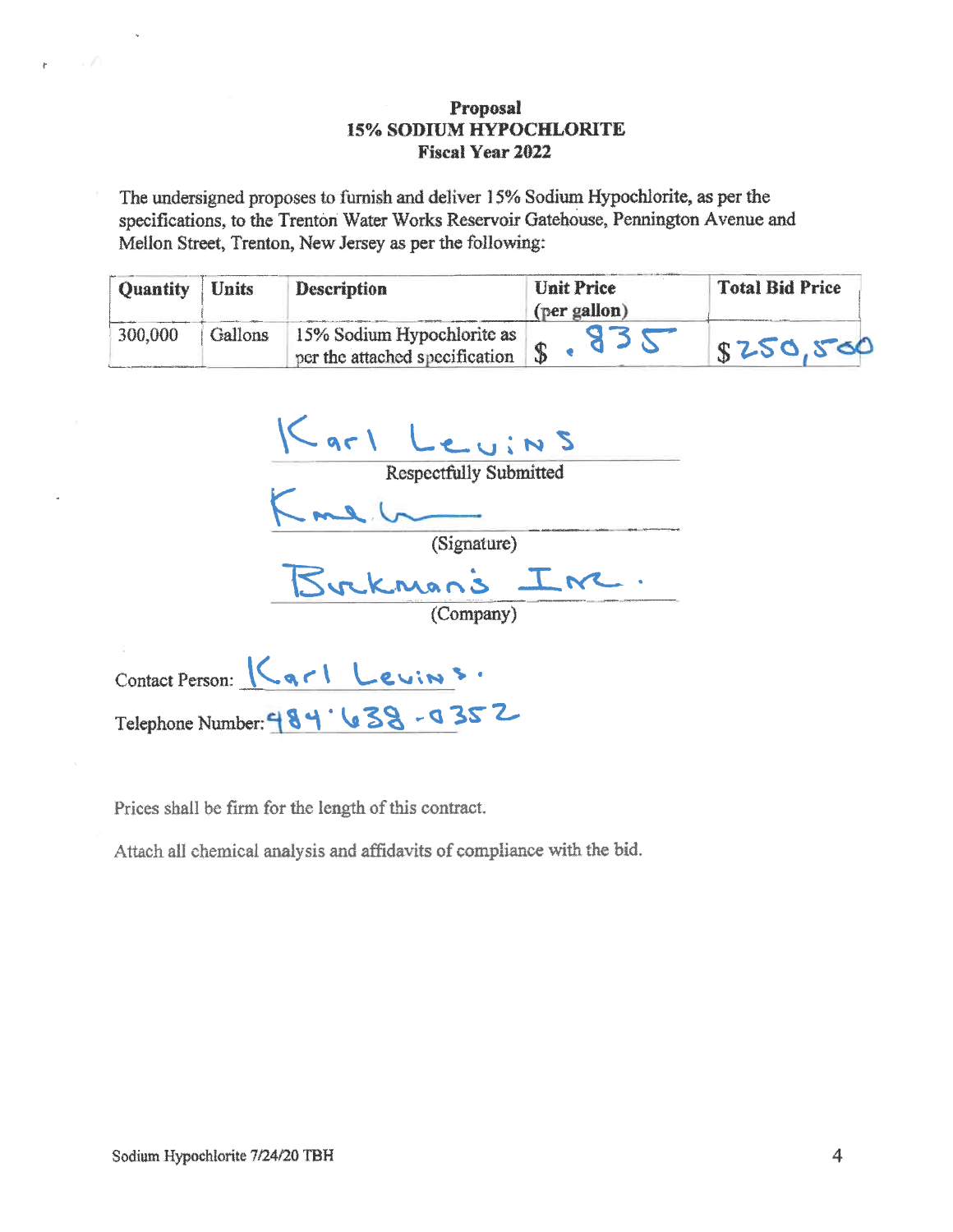The undersigned proposes to furnish and deliver 15% Sodium Hypochlorite, as per the specifications, to the Trenton Water Works Reservoir Gatehouse, Pennington Avenue and Mellon Street, Trenton, New Jersey as per the following:

| <b>Quantity</b> | <b>Units</b> | <b>Description</b>                                           | <b>Unit Price</b><br>(per gallon) | <b>Total Bid Price</b> |
|-----------------|--------------|--------------------------------------------------------------|-----------------------------------|------------------------|
| 300,000         | Gallons      | 15% Sodium Hypochlorite as<br>per the attached specification | $\mathbb{S}$ .97/Gallon           | \$291,000.00           |

Victoria Meakim, Municipal Specialist

**Respectfully Submitted** (Signature)

Univar Solutions USA Inc. (Company)

Contact Person: Victoria Meakim

Telephone Number: 215-337-5403

Prices shall be firm for the length of this contract.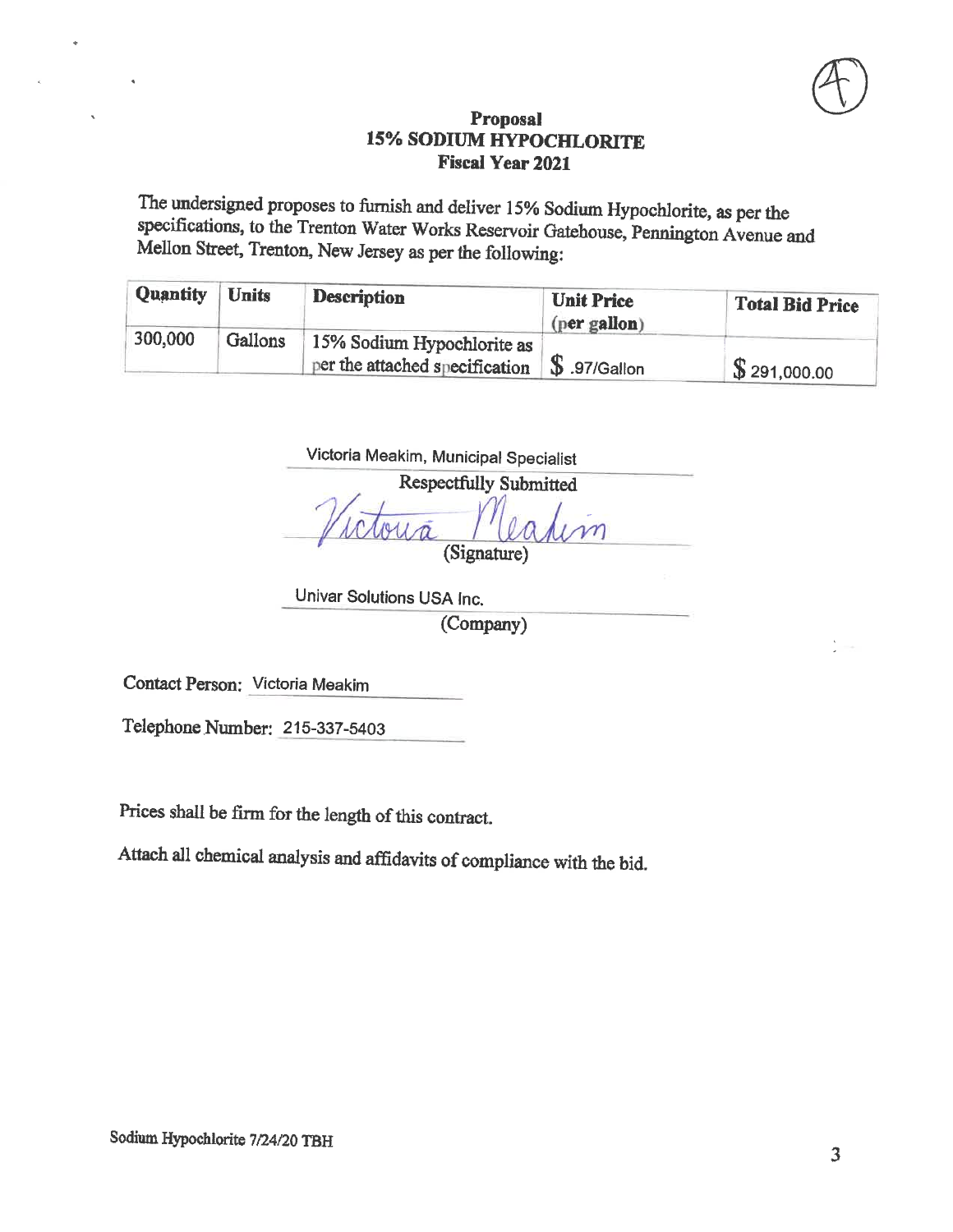The undersigned proposes to furnish and deliver 15% Sodium Hypochlorite, as per the specifications, to the Trenton Water Works Reservoir Gatehouse, Pennington Avenue and Mellon Street, Trenton, New Jersey as per the following:

| <b>Quantity</b> | <b>Units</b> | <b>Description</b>                                                             | <b>Unit Price</b><br>(per gallon) | <b>Total Bid Price</b> |
|-----------------|--------------|--------------------------------------------------------------------------------|-----------------------------------|------------------------|
| 300,000         | Gallons      | 15% Sodium Hypochlorite as<br>per the attached specification $\$\$$ .97/Gallon |                                   | \$291,000.00           |

| <b>Respectfully Submitted</b> |
|-------------------------------|
|                               |
|                               |
| (Signature)                   |

Univar Solutions USA Inc. (Company)

Contact Person: Victoria Meakim

Telephone Number: 215-337-5403

Prices shall be firm for the length of this contract.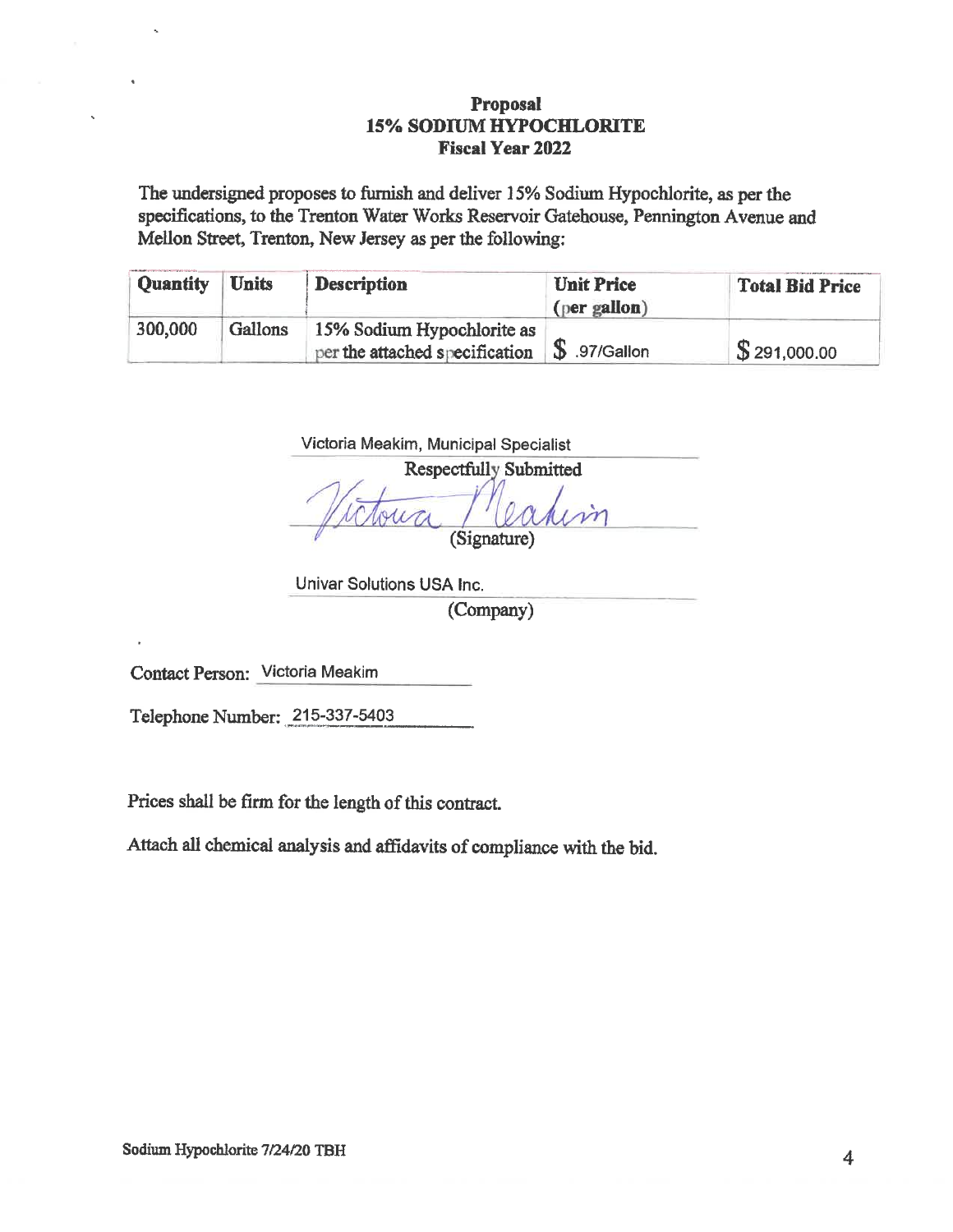

The undersigned proposes to furnish and deliver 15% Sodium Hypochlorite, as per the specifications, to the Trenton Water Works Reservoir Gatehouse, Pennington Avenue and Mellon Street, Trenton, New Jersey as per the following:

| <b>Quantity</b> | <b>Units</b> | <b>Description</b>                                                         | <b>Unit Price</b><br>(per gallon) | <b>Total Bid Price</b> |
|-----------------|--------------|----------------------------------------------------------------------------|-----------------------------------|------------------------|
| 300,000         | Gallons      | 15% Sodium Hypochlorite as<br>per the attached specification $\ \S 1.01\ $ |                                   | $\sqrt{\$303,000.00}$  |

Robert A. Allotta

Respectfully Submitted alu (Signature)

Miracle Chemical Company

(Company)

Robert A. Allotta Contact Person:

 $\bar{\mathbf{z}}$ 

732-938-9110 Telephone Number:

Prices shall be firm for the length of this contract.